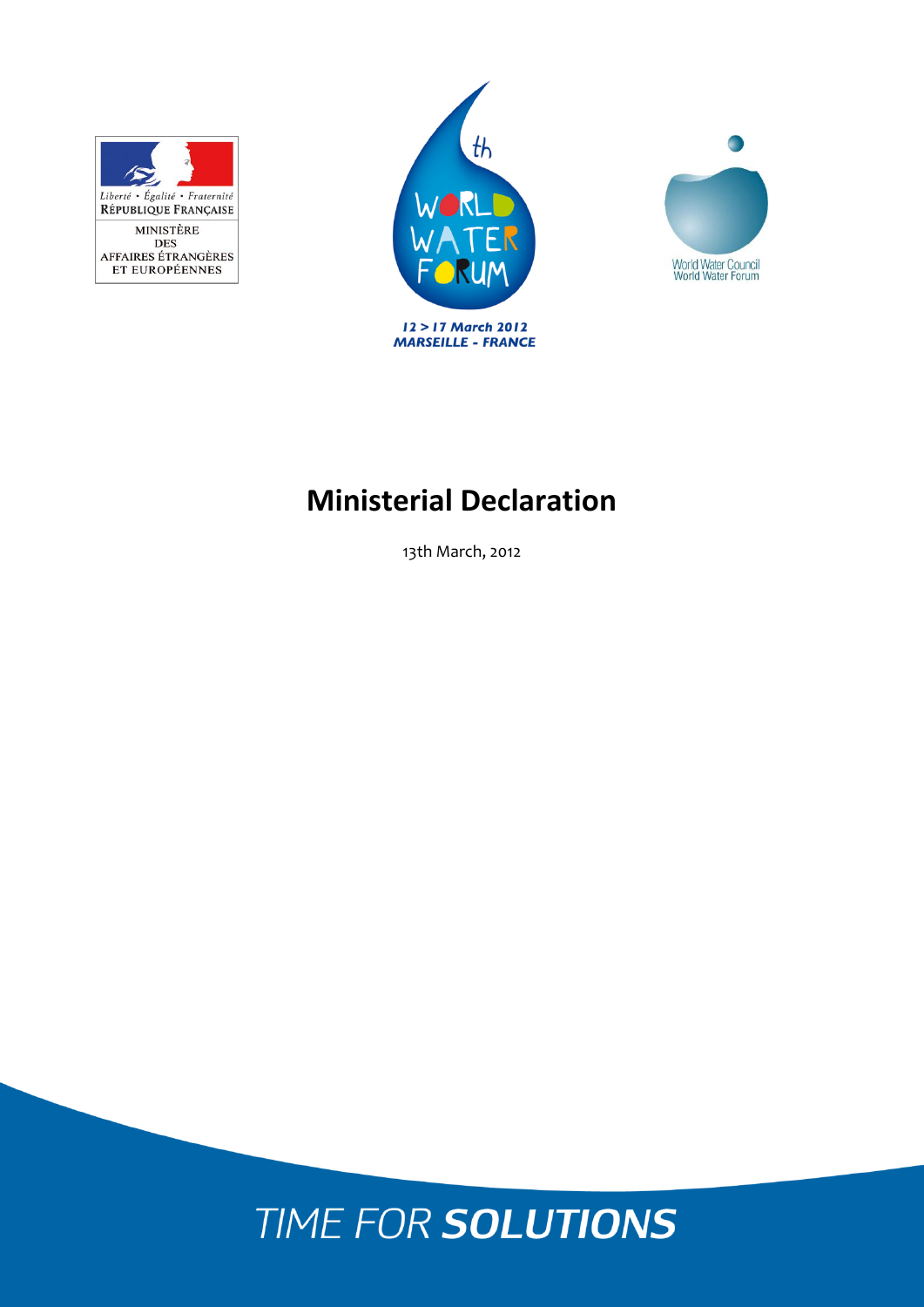1. We, the Ministers and Heads of Delegations assembled in Marseille, France, on 13 March 2012 at the Ministerial Conference of the 6th World Water Forum, "Time for Solutions", are determined to address water challenges at all scales. Recognizing the Ministerial Statement and other outcomes of the 5th World Water Forum, held in Istanbul on 16-22 March 2009, and taking account of the contributions of the political, thematic, regional and grassroots and citizenship processes, as well as the inputs collected on the "Platform of Solutions" of the 6th World Water Forum, we therefore express our shared view on the following:

2. Reaffirming Chapter 18 of Agenda 21 (the United Nations Program of Action from Rio at the Earth Summit on 3-14 June 1992) and the Johannesburg Plan of Implementation of the World Summit on Sustainable Development on 2-4 September 2002, water is key to peace and stability and central to provide powerful, multifaceted contributions to the United Nations Conference on Sustainable Development "Rio+20" on "a green economy in the context of sustainable development and poverty eradication" and "the institutional framework for sustainable development".

### **Ensure Everyone's Well-Being: Accelerate Access to Safe Drinking Water and Sanitation, Expand Sanitation and Deliver on Water and Health**

3. Reiterating our commitment to fully achieve the Millennium Development Goals, and following the adoption of United Nations resolutions (A/RES/64/292, A/HRC/RES/15/9, A/HRC/RES/16/2 and A/HRC/RES/18/1) related to the recognition of the human right to safe and clean drinking water and sanitation, we commit to accelerate the full implementation of the human rights obligations relating to access to safe and clean drinking water and sanitation by all appropriate means as a part of our efforts to overcome the water crisis at all levels.

4. We are therefore determined to achieve access to safe drinking water and sanitation for all with the required availability, quality, acceptability, accessibility and affordability, focusing on the most vulnerable and taking into account non-discrimination and gender equality. To improve the situation of the billions of people without access to safe drinking water and proper sanitation, we intend to focus our efforts on local and national planning and coordination, adequate financing and investment, and robust regulatory, monitoring and accountability frameworks, involving all stakeholders.

5. An integrated approach towards sanitation and wastewater management, including collection, treatment, monitoring and re-use, is essential to optimize the benefits and value of water. We need to advance development and utilization of non-conventional water resources, including safe re-use, turning wastewater into a resource, and desalination as appropriate, to stimulate local economies, and help prevent waterborne diseases and the degradation of ecosystems.

6. We need to intensify our efforts to prevent and reduce of water pollution with a view to accelerating access to sustainable sanitation and improving the quality of water resources and ecosystems. We intend to promote a shared, innovative and integrated vision of urban, rural, industrial and agricultural wastewater management, including context-specific targets for the implementation of our actions, in the framework of national legislations, institutions and enforcement mechanisms supported by regional and international cooperation, including the dissemination of relevant technologies and knowledge sharing.

7. Water and sanitation are essential for health and hygiene and the achievement of the Millennium Development Goals. We are determined to follow up on the resolution on safe drinking water, sanitation and health, adopted by the World Health Assembly (WHA64.24), to fight water-related diseases. We intend to mainstream safe drinking water and sustainable sanitation, personal, domestic and collective hygiene, water quality protection and monitoring and warning tools in health strategies and programs. Their elaboration and implementation rely on strengthened, integrated and coherent inter-sectoral policy frameworks and cooperation between all authorities and stakeholders.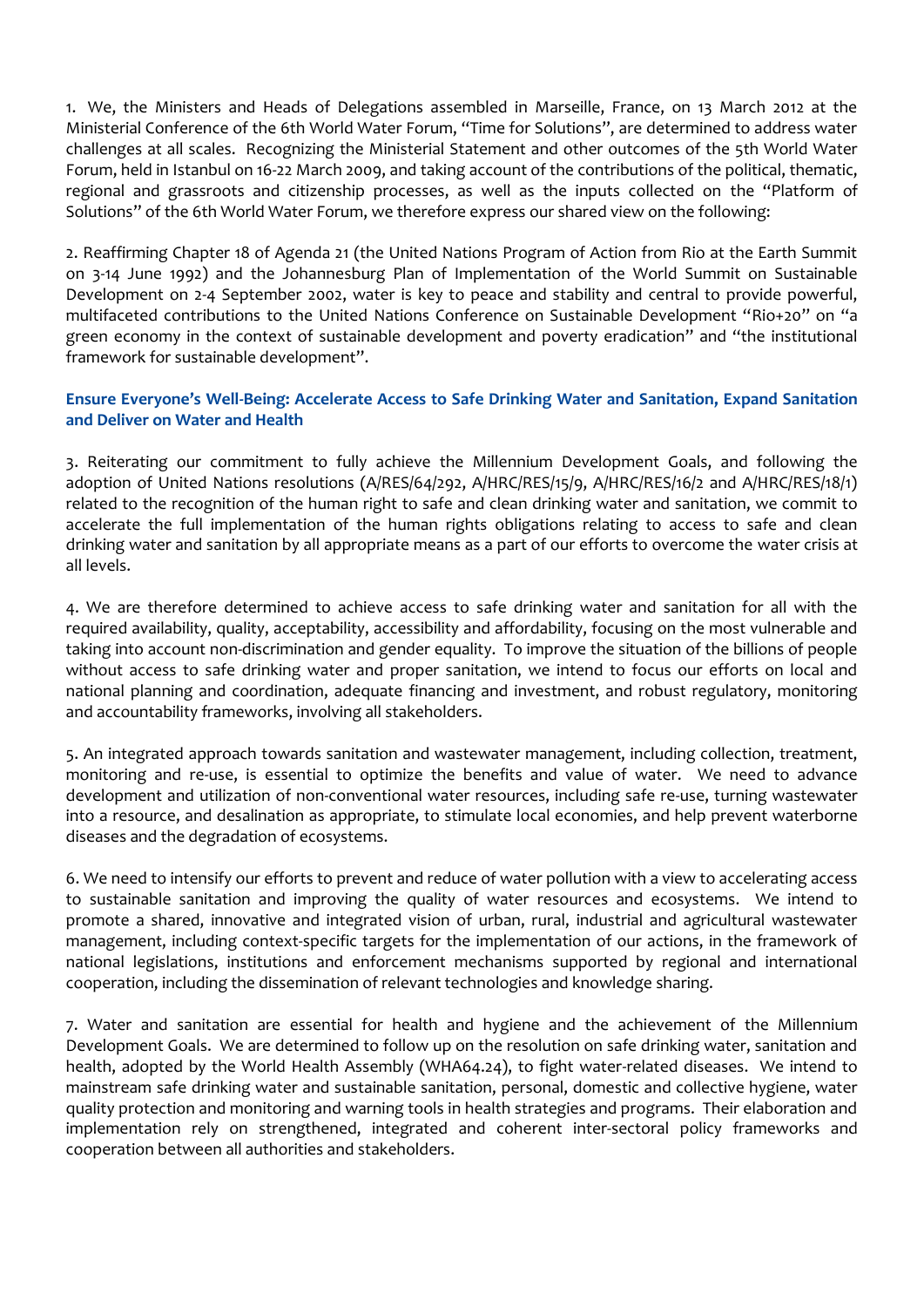8. To contribute to health, hygiene and nutrition, solutions include effective institutional frameworks to operate and maintain existing water and sanitation services and to optimize investment in infrastructure. Integrated processes such as water and sanitation safety plans contribute to better water quality and health risk management. Strong support to community ownership, participation, education and empowerment is also needed to change behavior.

#### **Contribute to Economic Development: Green Economy, Water for Food Security and Water and Energy**

9. Water has a critical role in all environmental, social and economic systems and should therefore be recognized as such in economic development in conjunction with its social and environmental benefits. In the framework of sustainable development, the contribution of water to policies towards a green economy should be promoted in a manner which leads to achievement of poverty eradication, growth and job creation while preserving ecosystems and tackling climate change.

10. A new approach to water, food and energy based on a better understanding and more systematic recognition of their inter-linkages in decision-making and planning has the potential to improve the production and sustainable management of these scarce resources. A more efficient use and reduced waste can improve access to water, food and energy. We intend to enhance policy coherence, adapt existing institutional arrangements and establish frameworks to maximize benefits and synergies across sectors.

11. Given the increasing global cross-sectoral demands for and multiple uses of water, sustainable development requires integrated water resources management, which offers a set of principles and processes to facilitate decision-making, planning and investment at all levels. As part of the solution, we encourage the competent authorities, including basin authorities, to adopt the most coherent, equitable and sustainable cross-sector frameworks needed to achieve sustainable development.

12. Water is key for agriculture, rural development, food processing and nutrition, as there can be no food security without water. Therefore water and food security policies need to be integrated, ensuring at the same time an efficient use and protection of water resources. To achieve food security for a growing world population, in a context of global climate change, solutions involve tailor-made and innovative approaches to address the diversity of situations worldwide, taking into consideration the availability and quality of water, soil and land, the level of infrastructure development for rain-fed and irrigated agriculture, the exposure to floods and droughts, the sustainable utilization of water resources and the institutional capacity of the stakeholders concerned.

13. We intend to ensure that water and food security policies meet the needs of the most vulnerable, in particular local communities, smallholder farmers, women and indigenous peoples. Soil and water management needs be promoted to minimize erosion, land degradation and water pollution, with a view to increasing total food supply-chain efficiency "from field to fork". Solutions include water saving and storage technologies and practices in rain-fed and irrigated areas, reduction of water and food losses and waste, safe re-use of wastewater in agriculture and industry, intensification of the cultivation of traditional and new water-stress tolerant plant varieties and the involvement of food security stakeholders, especially producer organizations, in water policies. The commitment of the G20, D8 and other relevant entities to address water and food security is welcome.

14. Water and energy are increasingly interdependent, as water is one of the major inputs to energy production, technology and industrial processes and energy is needed to produce and distribute water and manage wastewater. We need to address water and energy policies coherently and in harmony with natural water cycles to foster the sustainable and efficient use of water and energy to satisfy access to both for all while favouring growth opportunities and poverty eradication. In this perspective, multi-stakeholder platforms will help harmonize water and energy policies, through multi-sectoral processes in the framework of national sustainable development policies.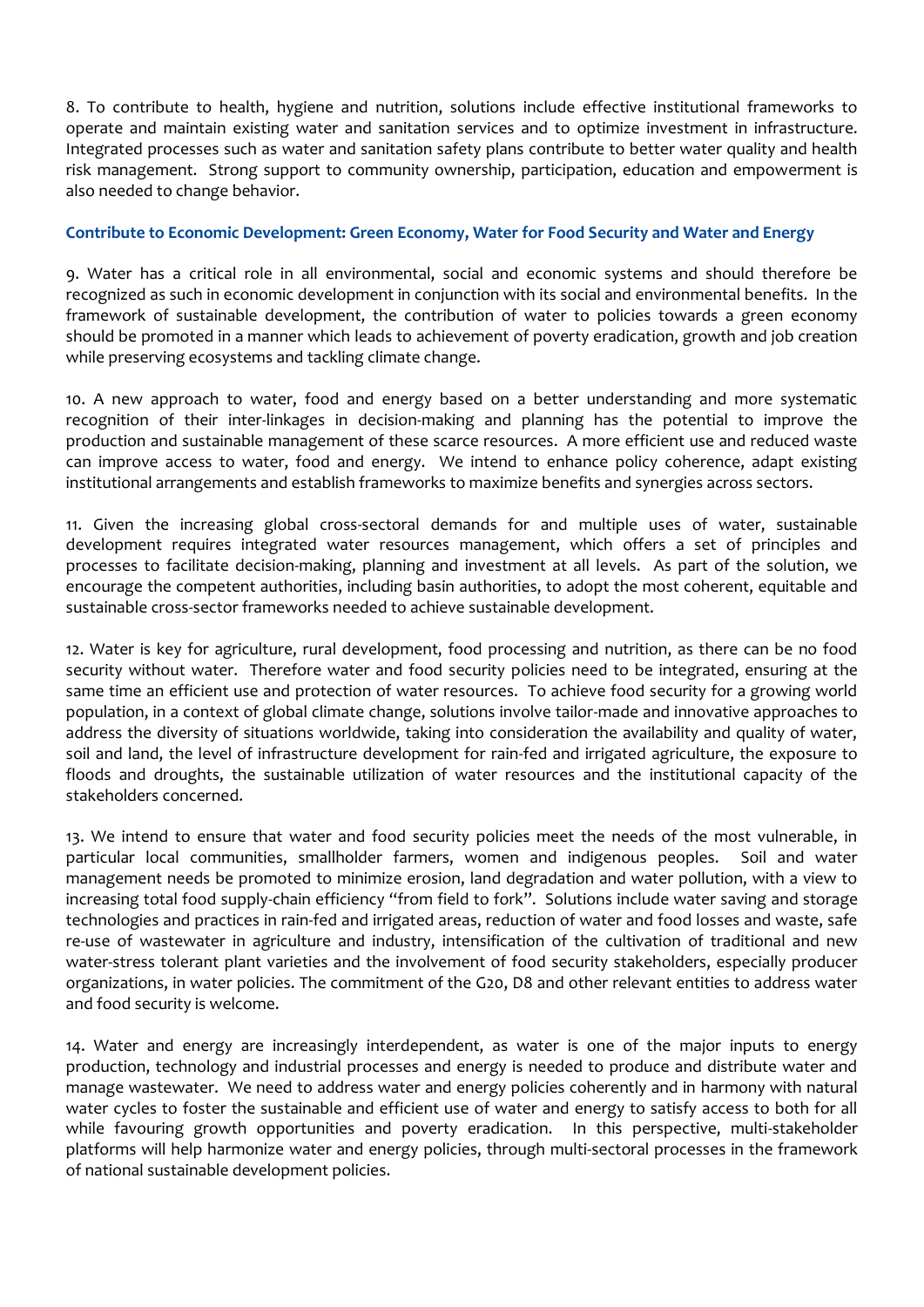15. Accounting for water use in energy production and for energy use in the water and sanitation sector can improve water and energy efficiency. Improved energy efficiency in water and sanitation services, especially for desalinization, and improved water efficiency in agricultural and industrial water use, can contribute to greenhouse gas reduction. We intend to support the Sustainable Energy for All initiative, acknowledge hydropower, consistent with sustainable development principles, as a viable renewable source of energy for many urban and rural areas and promote the production of "more energy per drop". Investment in sustainable multi-purpose water storage, the utilization of wastewater as a source of renewable energy as well as the use of renewable energy, such as solar and wind, in water supply and sanitation, need to be promoted.

## **Keep the Planet Blue: Water in the Rio Conventions, Water-Related Disasters and Water and Urban Development**

16. Due to its cross-cutting nature, we need to ensure that water is an integral part of strategies and programmes pertaining to climate change, biodiversity and desertification, leveraging synergies among the 3 Rio Conventions as well as the Ramsar Convention on wetlands, reiterating our commitment made to water. A similar focus on water with respect to other relevant international instruments and fora, related to forests, waste and chemical management, will enable coordinated solutions, especially in terms of knowledge and experience sharing, long-term forecasting and planning, strategic financing and investment and research and policy interactions.

17. We need to build resilience to climate change and variability including through a more flexible and integrated land and water resources management system, by adopting strategies on both adaptation and mitigation, improving water use efficiency, regulation and storage, inland navigation, ecosystem services, wetland, forest and mountain ecosystems restoration and conservation as well as agricultural practices. Solutions to adapt to climate change also include tapping into traditional knowledge and operation, better water demand management, preventive measures and insurance schemes.

18. We recognize that water-related biodiversity and ecosystem services are an integral part of water management infrastructure, as they provide substantive economic, social and environmental returns on investment at all levels. We intend to take actions for the valuation of costs and benefits associated with the protection and sustainable use of water-related ecosystems in all projects. We also intend to encourage investment in water resources as natural capital through appropriate incentives and policies.

19. Due to the increasing adverse impacts of water-related disasters, such as floods and droughts, including man-made disasters, we intend to develop and strengthen national and transboundary disaster prevention and response strategies. Solutions encompass integrated risk management, preparedness, emergency, relief, recovery and rehabilitation plans, which fully take into account water and sanitation, ecosystems protection and restoration, sustainable integrated flood and drought management and infrastructure construction and operation. We recognize the urgent need for multi-stakeholder platforms, preferably at the basin level, for the implementation of joint strategies and the coordination of prevention and response in emergency situations.

20. We need to take into full consideration the central role of water and sanitation requirements in humanitarian and emergency crises in implementing the Humanitarian Reform Principles. Improved coordination on water and sanitation will help develop adequate strategies for a transition from emergency, reconstruction and development towards sustainable access to safe drinking water and sanitation.

21. Cities generate opportunities in terms of improved public health, job creation and more efficient use of resources, but pose major challenges for water and sanitation, due to the increasing demand for water and the correlated growing generation of wastewater, storm water and water pollutants, particularly for groundwater, exacerbated by the adverse impacts of climate change. We intend to promote solutions such as improved urban infrastructure and spatial planning processes at the appropriate level and integrated policies among different authorities, taking into account interactions between cities and their rural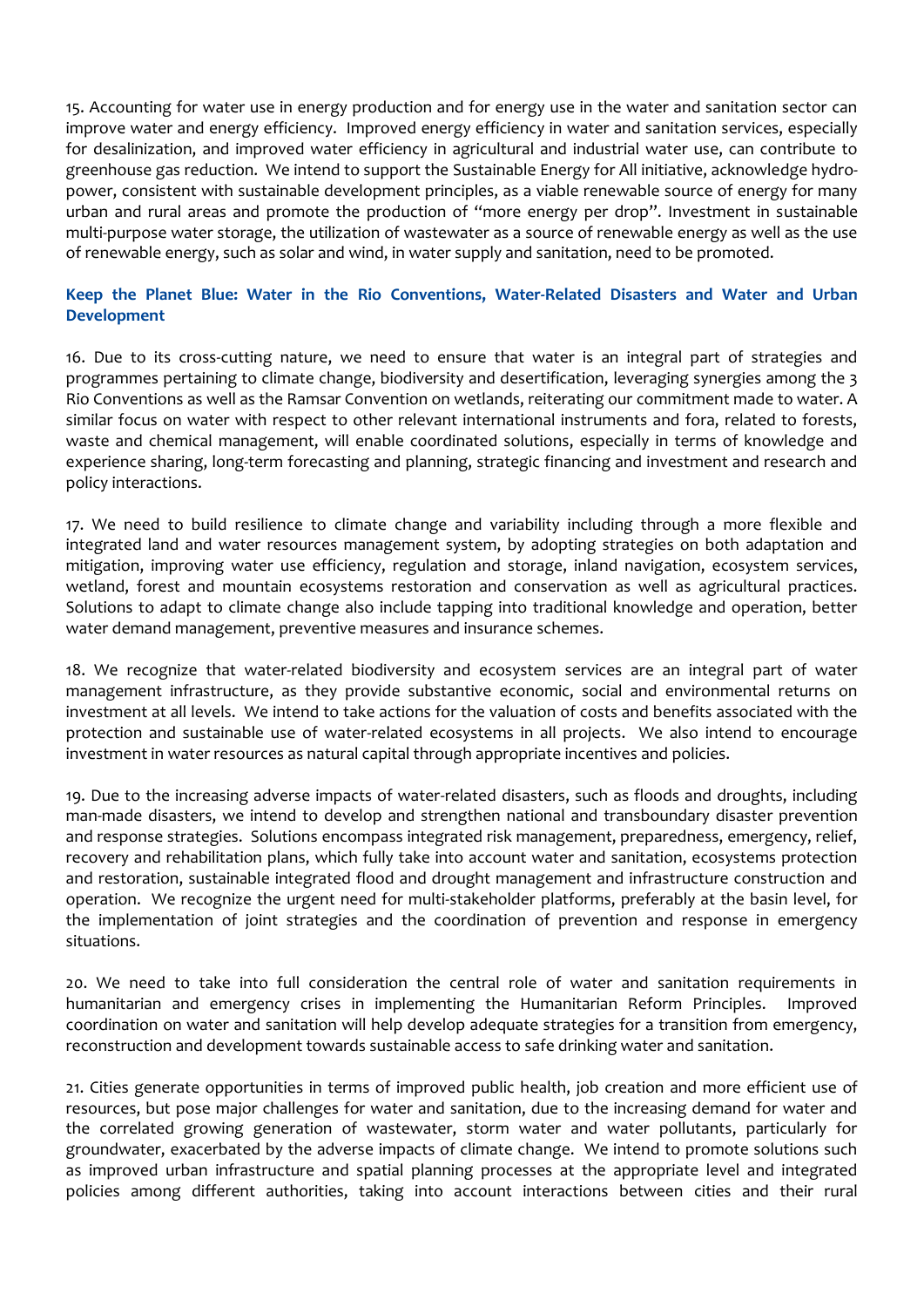surroundings. Local and regional authorities are at the front line of such integrated policies and we welcome their participation in and implementation of the "Istanbul Water Consensus" launched at the 5th World Water Forum.

22. Sharing of good practices and lessons learnt, as well as decentralized cooperation, can also help scale up successful experiences and expand public and private partnerships with civil society and economic actors to optimize funding of operation and maintenance of infrastructure and social services, including the development of equitable and sustainable access to safe drinking water and sanitation services for all. Ensuring a sustainable urban development will hence contribute to improve the living conditions and revenues of urban citizens and peri-urban dwellers.

#### **Conditions of Success: Governance, Cooperation, Financing and Enabling Environment for Water**

23. Good water governance requires multi-stakeholder platforms and legal and institutional frameworks enabling the participation of all, including indigenous peoples, marginalized and other vulnerable groups, promoting gender equality, democracy and integrity. Given the particular role of local and regional authorities, in the principle of subsidiarity, we recognize the need to strengthen their capacity to fulfil their responsibilities, as appropriate. Timely and adequate information is crucial to enable all stakeholders to make informed choices and actively participate in the design, implementation and assessment of water and sanitation policies. We need tools and indicators to strengthen water policy monitoring, evaluation and accountability. The development of water information systems will facilitate sharing data and developing scenarios to cope with water challenges.

24. In line with the Principles of the Rio Declaration on Environment and Development, and taking advantage of the 2013 International Year of Water Cooperation, we are committed to enhance cooperation across and beyond water, taking into account the interests of all riparian States concerned, to foster peace and stability. We appreciate cooperative efforts in the field of transboundary waters. We intend to further promote and encourage coordinated, equitable, reasonable and optimal water utilization in transboundary basins, with a view to deepening mutual trust among riparian countries and achieve sound cooperation. Several of the principles of the relevant international Conventions on water can be useful in this regard.

25. Investment in water provides large returns in economic, social and environmental terms and significantly contributes to sustainable development and poverty eradication, in rural as in urban areas, in the agricultural as in the industrial sector. The importance of prioritizing investment in water and sanitation was underlined in all the regional processes leading to the 6th World Water Forum, in particular to drastically reduce poverty, to explicitly consider equity and poverty alleviation measures, to step up investment to achieve the Millennium Development Goals water and sanitation target and to develop international cooperation in water.

26. Prioritization of water and sanitation in budget allocations and in international cooperation is key as well as effective use of financial instruments. We will promote strategic and sustainable financial planning, through an appropriate mix of contributions from water users, public budgets, private finance, bilateral and multilateral channels. We recognize the need for sustainable and efficient cost recovery, pro-poor and innovative financing mechanisms, such as appropriate payment for ecosystem services, and private investment, in a spirit of solidarity, justice and equity. Contributions on water services provided by local and regional authorities to implement their water-related development cooperation programmes offer an example of innovative financing mechanisms.

27. To build, implement and monitor sound water policies, accurate information and agreed upon evidence rooted in robust scientific knowledge are needed. Taking into account initiatives and reports such as the UN-Water Global Analysis and Assessment of Sanitation and Drinking Water (GLAAS), we expect to foster inclusive partnerships between scientists, policy makers, service providers and other stakeholders, to meet the policy needs and facilitate the science-policy interface, through the provision of state of the art technical tools and methods, the involvement of partners in the formulation of research questions to boost innovation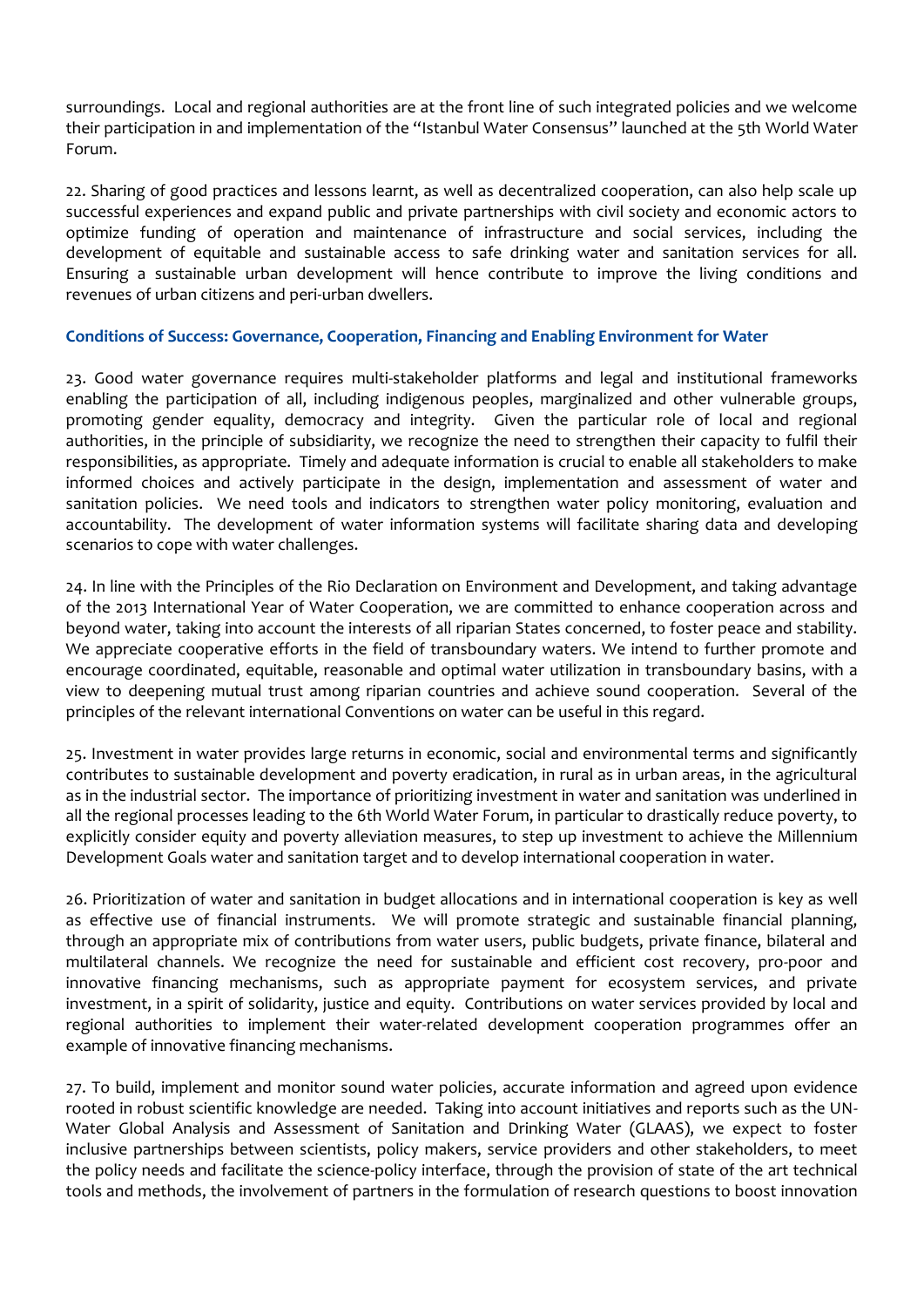and the dissemination of knowledge and the transfer of technology. Improved coordination on water-related issues within the global system is needed to strengthen and streamline its capacity to provide targeted support to countries.

28. Capacity development, based on partnerships between public authorities, international and nongovernmental organizations, utilities, private institutions and communities, is required to face the multiple challenges associated with emerging issues. In this context, we intend to support a helpdesk mechanism to enable exchange of best practices on water laws, regulations, standards and budgets, among and in support of Parliaments. We plan to develop training solutions for different categories of water professionals adapted to the labor market and attractive to the youth, through centers of excellence, associations of water professionals, water operators' partnerships, water training center networking and twinning. We intend to pay particular attention to awareness and water education for responsible citizens, women and the youth, in order to empower them.

29. Bearing in mind the primary responsibilities of the governments concerned, the specific needs of developing countries, and the least developed among them, require special focus in terms of adequate, predictable and sustainable financial resources, capacity building and technology transfer to achieve internationally agreed goals, especially on integrated water resources management and access to safe drinking water and sanitation.

30. We, the Ministers and Heads of Delegations, welcome the results of the 6th World Water Forum, "Time for Solutions", held in Marseille on 12-17 March 2012, and agree that they must be widely disseminated in relevant fora, including the United Nations Conference on Sustainable Development "Rio+20", focusing on the following priorities:

The acceleration of the implementation of human right obligations relating to access to safe drinking water and sanitation for everyone's well-being and health, in particular for the most vulnerable, and improving wastewater management;

The interlinkages between water, energy and food security, ensuring full policy coherence and wellfunctioning water-related ecosystems, with a view to exploiting synergies and avoiding adverse consequences across sectors, as a basis for sustainable growth and job creation;

The incorporation of water in all its economic, social and environmental dimensions in a framework of governance, financing and cooperation, taking into account the progress achieved towards the Millennium Development Goals by 2015 and beyond.

31. We further share the view on the following:

The High Level Roundtables held during the Ministerial Conference offer opportunities to identify solutions and commitments to better deliver on water issues;

Partnerships undertaken with Parliaments, as well as with local and regional authorities, who play a pivotal political and operational role on these issues, should continue, as appropriate, in connection with the thematic, regional and grassroots and citizenship processes of the 6th World Water Forum;

Our water solutions and commitments should, as appropriate, be consolidated and disseminated and their implementation monitored and evaluated, by the competent authorities, so as to benefit the next World Water Fora; and

32. We thank the Government of France, the City of Marseille and the World Water Council for their organization of the Ministerial Conference.